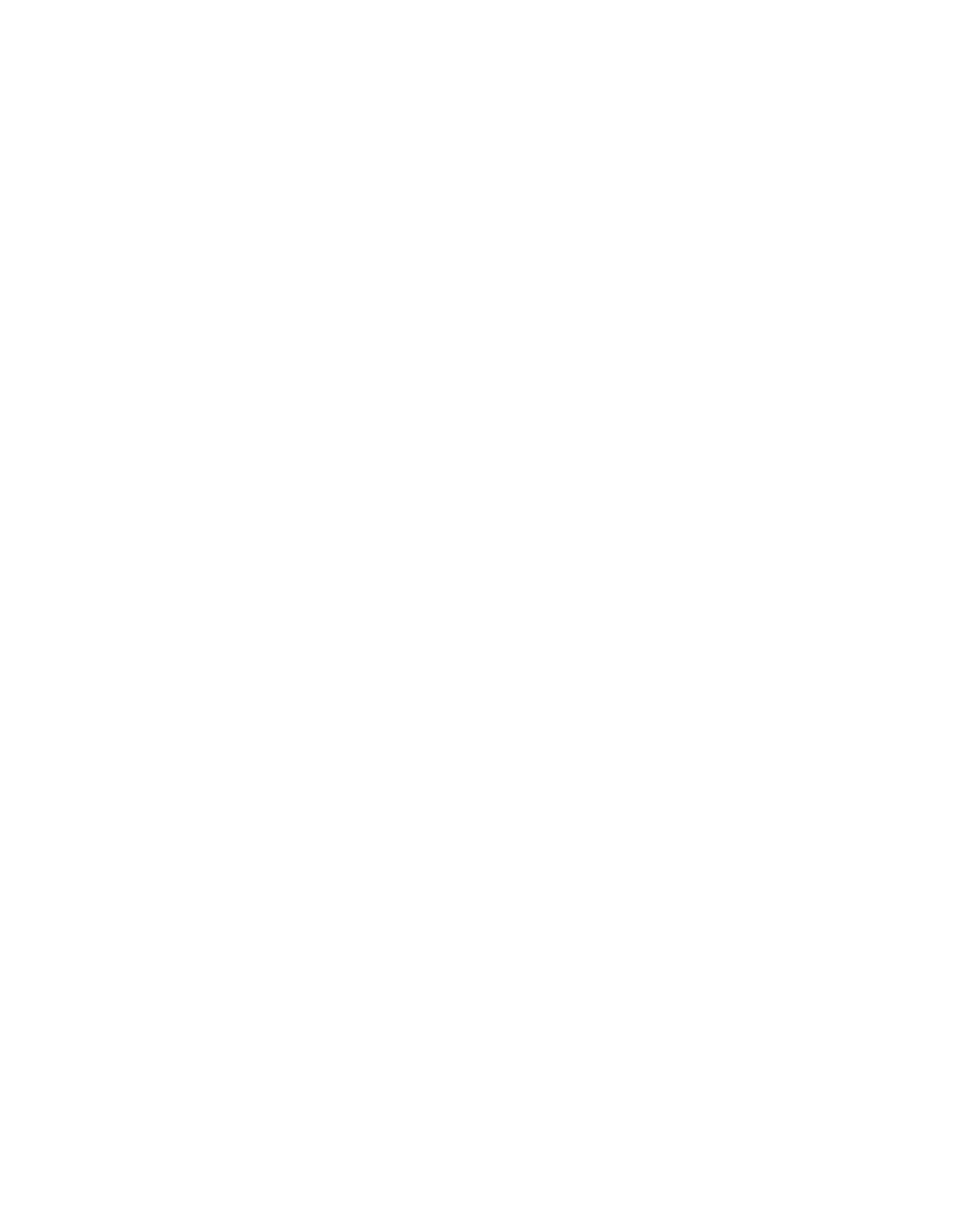## **Resolution Authorizing Change in Conference Relationship of Martin Methodist College**

**WHEREAS,** Martin Methodist College stands in the long Wesleyan tradition of emphasizing education and the joining of vital piety; and

**WHEREAS,** Martin Methodist College has, for approximately 150 years, provided education for students in southern Middle Tennessee; and

**WHEREAS,** Martin Methodist College has enjoyed an affiliation with the Tennessee Conference of the United Methodist Church (and its predecessor organizations) since 1908; and

**WHEREAS,** the Board of Directors of Martin Methodist College has determined that the best method for fulfilling the educational mission of Martin Methodist College going forward will be through an affiliation with the University of Tennessee, in which Martin Methodist College will be operated as a campus of the University of Tennessee; and

**WHEREAS,** the University of Tennessee has committed to use its best efforts to maintain a college of opportunity in Southern Middle Tennessee similar to what Martin Methodist College has traditionally provided, and to seek to provide additional offerings (such as agricultural and engineering programs) to expand the educational options at the school; and

**WHEREAS,** on the 9th day of December, 2020, at the request of Martin Methodist College, the Trustees of the Tennessee Annual Conference agreed, subject to action of this body and certain conditions outlined below, to release from the trust imposed by the 2016 Book of Discipline of the United Methodist Church all property owned by Martin Methodist College for purposes consistent with an institution of higher learning, with the exception of the current Martin Methodist College endowment, which shall continue to be held in trust for the United Methodist Church; and

**WHEREAS,** on the 11th day of December, 2020, at the request of Martin Methodist College, the Board of Higher Education and Campus Ministry endorsed the action of the Trustees of the Tennessee Annual Conference with regard to Martin Methodist College, subject to the action of this body and the conditions imposed by the Conference Trustees; and

**WHEREAS,** in order for the release of the property from the trust to be effectuated, this body, during its 2021 session, has been requested to approve a change in connectional relationship for Martin Methodist College, allowing Martin Methodist College to be operated as a campus of the University of Tennessee system; and

**WHEREAS,** the Trustees and the Board of Higher Education and Campus Ministry of the Tennessee Conference of the United Methodist Church, after due consideration, believe that the proposed transaction will best serve the educational mission of Martin Methodist College, and understand that release of the property from the trust is a necessary prerequisite to the consummation of such transaction;

**Therefore, be it resolved** by the 2021 Tennessee Annual Conference that:

**NOW, THEREFORE, be it resolved,** that the Tennessee Annual Conference, in regular session in June, 2021, approves the change in connectional relationship between Martin Methodist College and the Tennessee Conference of the United Methodist Church, allowing Martin Methodist College to become a part of the University of Tennessee system, such change in connectional relationship to become effective upon the closing of the 2021 Annual Conference session and the closing of the transaction between Martin Methodist College and the University of Tennessee;

**BE IT FURTHER RESOLVED,** that the Tennessee Annual Conference authorizes the Conference Board of Trustees, its officers, and/or any member designated by the Chair, to execute appropriate documents and take appropriate actions to release the assets of Martin Methodist College held for purposes consistent with an institution of higher learning, with the exception of the endowment referenced above, from the provisions of the trust clause outlined in Paragraph 2501 of the 2016 Book of Discipline of the United Methodist Church, such release from the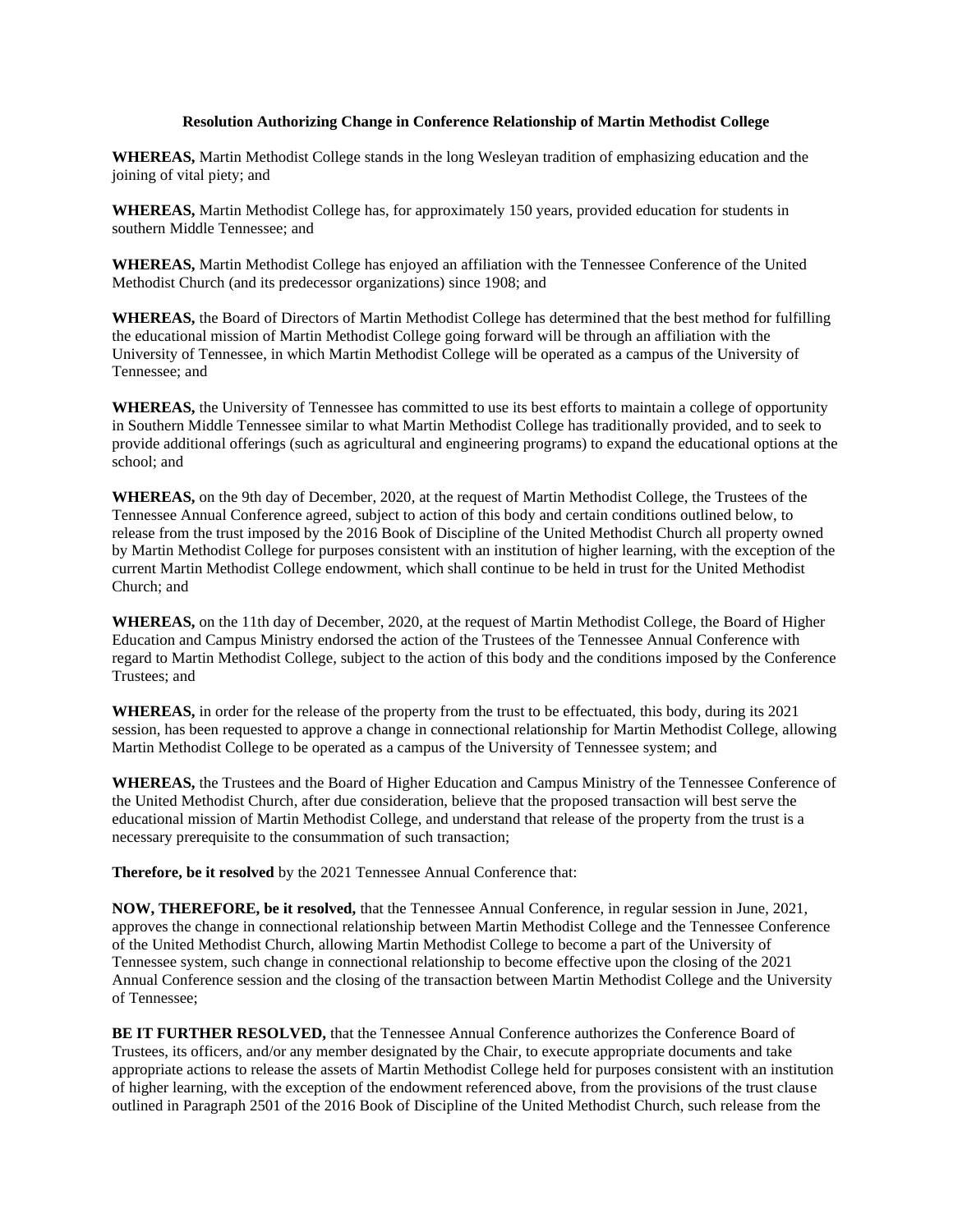trust to become effective upon adoption of this resolution and the closing of the transaction between Martin Methodist College and the University of Tennessee and transfer of the property for the purposes outlined herein.

**BE IT FURTHER RESOLVED** that the change in connectional relationship and release of the property from the trust clause is approved subject to the above and in reliance upon the following commitments and undertakings by Martin Methodist College and/or the University of Tennessee: 1. The University of Tennessee's commitment to use its best efforts to maintain a college of opportunity in Southern Middle Tennessee similar to what Martin Methodist College has traditionally provided, and to seek to provide additional offerings (such as agricultural and engineering programs) to expand the educational options at the school; 2. The retention and management of the Martin Methodist College endowment by the existing Martin Methodist College nonprofit corporation, or another United Methodist entity acceptable to the Tennessee Conference Trustees, such endowment funds to be used in accordance with their designated purposes; and 3. Martin Methodist College's agreement to continue a relationship with the Turner Center, and to retain sufficient real property to continue to provide a location for operation of the Turner Center on or near the campus of the college. The parties agree that the current location of the Turner Center, and the location currently utilized as the residence of the college president, are both suitable present and/or future locations for the Turner Center. Should another location be chosen, Martin Methodist College shall seek approval of the Tennessee Annual Conference Board of Trustees, which approval shall not be unreasonably withheld; and 4. Martin Methodist College's agreement to establish and maintain a Wesley foundation on or near the campus of the college, the location of same to be determined in consultation with the Board of Higher Education and Campus Ministry of the Tennessee Annual Conference.

Submitted by: TN Conference Board of Trustees 05/03/2021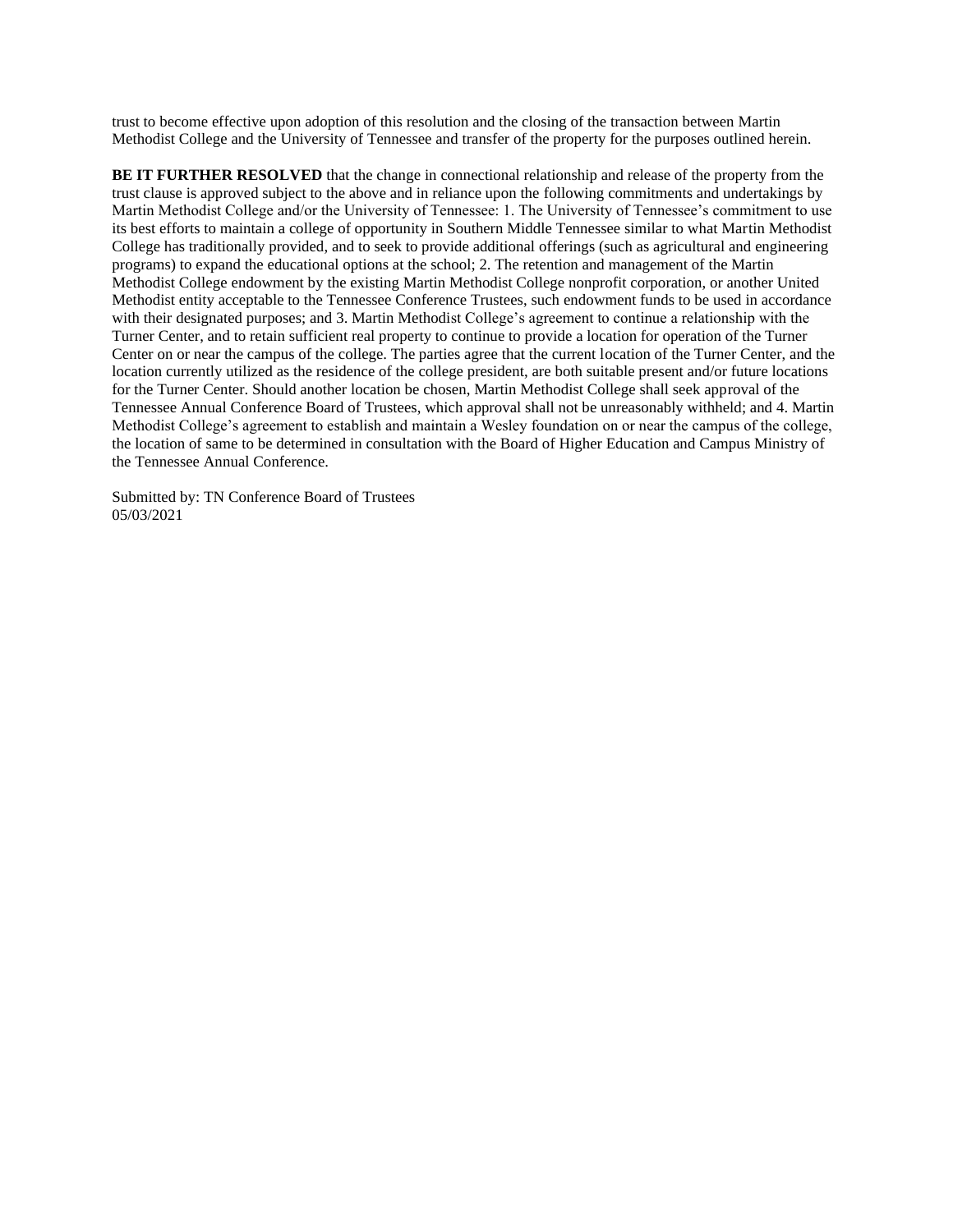## Conference Journal Report 2021 Martin Methodist College The Mission Continues!

Martin Female College was established in 1870 with a significant gift from the estate of Thomas Martin. His gift was made to fulfill the vision of his then deceased daughter Victoria to make education accessible to women in southern Middle Tennessee. Thomas was a successful businessman who served as Pulaski mayor and superintendent of Sunday school at the then Pulaski Methodist Episcopal Church South.

Over the past 151 years Martin Methodist College has expanded to provide an opportunity for higher education for all people in an area that would be a higher education desert without it. This mission has been sustained through the years by the prayers, talents, and treasure of the people called Methodists.

Thousands and thousands of students have discovered and developed their gifts, and those individuals have brought untold benefit to their communities and humankind. What a tremendous legacy!

Now, we have been given the opportunity to advance the mission exponentially by joining The University of Tennessee System as The University of Tennessee Southern. The people of this region will have a more affordable and expansive opportunity to reach their full potential for service in the world. Undergraduate preparation will continue for men and women who are planning to attend seminary and enter church vocations.

The Martin Methodist College Foundation has been established to hold the endowment that has been built in large part by the gifts of individuals and congregations of the United Methodist Church. The income from the endowment will continue to serve the purposes that were designated by the donors for the benefit of the mission including scholarships for United Methodist students and the support of the Turner Center for Thriving Rural Communities.

In addition, a portion of the endowment currently held by the United Methodist Higher Education Foundation for Martin Methodist will now be designated to support the Wesley Student Ministry at the University of Tennessee Southern.

Several resolutions have been recently passed and unanimously supported by Martin Methodist College trustees to memorialize the tremendous contributions of United Methodists throughout our history. They include:

**Warren-Wilson Hall –** Honoring the more than 100 year engagement of these families at Martin including the Reverend Fenton Warren and his son, and current MMC Board Chair, Richard Warren.

**The Thomas and Victoria Martin School of Arts and Humanities** – honoring our founders.

**The Grace G. Grissom School of Education**- Honoring Grace Grissom, benefactor, long term trustee and former board chair. Ms. Grissom was a member of Brentwood UMC where she served as Administrative Board Chairperson, Lay Delegate to the Tennessee Annual Conference, and delegate to the World Methodist Conference in 1976, held in Dublin, Ireland.